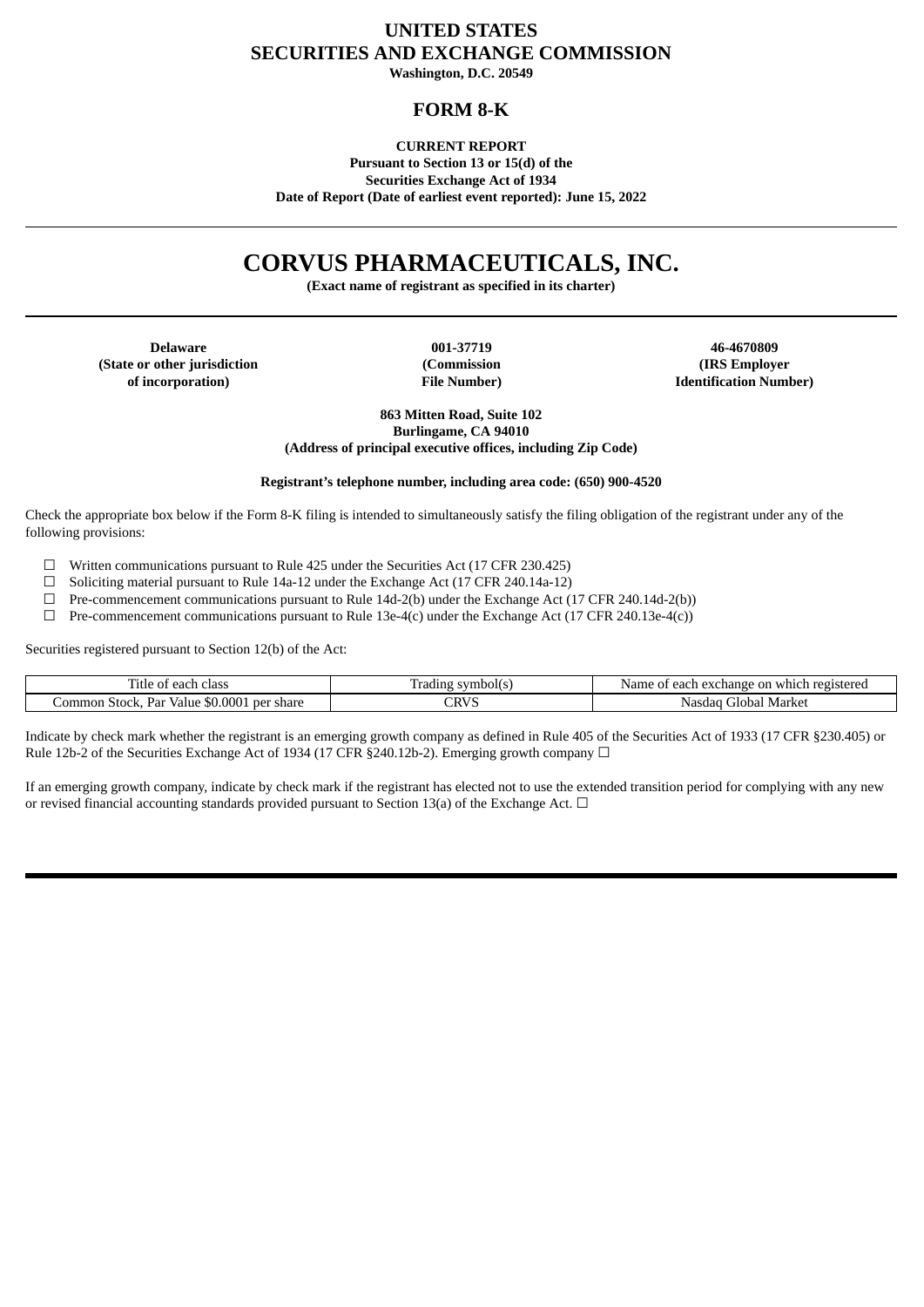#### **Item 5.07 Submission of Matters to a Vote of Security Holders.**

On June 15, 2022, Corvus Pharmaceuticals, Inc. (the "Company") held its 2022 Annual Meeting of Stockholders (the "Annual Meeting"). Only stockholders of record at the close of business on April 18, 2022, the record date for the Annual Meeting, were entitled to vote at the Annual Meeting. As of the record date, there were 46,553,511 shares of the Company's common stock outstanding and entitled to vote at the Annual Meeting. At the Annual Meeting, 35,495,934 shares of the Company's common stock were voted in person or by proxy for the two proposals set forth below, each of which is described in the Company's Definitive Proxy Statement on Schedule 14A filed with the U.S. Securities and Exchange Commission on April 28, 2022.

The tabulation of the stockholder votes on each proposal brought before the Annual Meeting is as follows:

#### *Proposal No. 1 — Election of Directors*

The Company's stockholders elected the Class III director nominees below to the Company's Board of Directors to hold office until the 2025 Annual Meeting of Stockholders or until their respective successors are elected and qualified or appointed, or the earlier of their death, resignation or removal.

| <b>Class III Director Nominees</b> | <b>Votes For</b> | <b>Votes Withheld</b> | <b>Broker Non-Votes</b> |
|------------------------------------|------------------|-----------------------|-------------------------|
| Ian T. Clark                       | 20,924,401       | 2.167.908             | 12.403.625              |
| Elisha P. (Terry) Gould III        | 22.613.558       | 478.751               | 12.403.625              |
| Peter Thompson, M.D.               | 17.131.737       | 5.960.572             | 12,403,625              |

#### *Proposal No. 2 — Ratification of Selection of Independent Registered Accounting Firm*

The Company's stockholders ratified the selection of PricewaterhouseCoopers LLC as the independent registered public accounting firm of the Company for its fiscal year ending December 31, 2022.

| Votes<br>For                | Votes<br>oinc                                  |                   |  |
|-----------------------------|------------------------------------------------|-------------------|--|
| $\sim$ $-$<br>$\sim$ $\sim$ | 747<br>$\sim$<br>/ ⊥<br>$\cdots$<br><b>. .</b> | $\sim -1$<br>$ -$ |  |

#### *Proposal No. 3 —Non-Binding Advisory Vote to Approve the Compensation of the Company's Named Executive Officers*

On a non-binding advisory basis, the Company's stockholders approved the compensation of the Company's named executive officers.

| Votes For                       | votes<br>Against | Abstain | <b>Non-Votes</b><br>Broker    |
|---------------------------------|------------------|---------|-------------------------------|
| 704<br>$\sim$ $\sim$<br>$- - -$ | 409.96           | h/l     | $-4036$ <sup>2</sup><br>J.DZ. |

#### Proposal No. 4 - Advisory Vote on the Frequency of Future Advisory Votes by Stockholders on the Compensation of the Company's Named Executive *Officers*

On a non-binding advisory basis, the Company's stockholders selected 1 year for the frequency of future advisory votes by stockholders on the compensation of the Company's named executive officers.

|         |        | <b>Votes For</b> | <b>Abstain</b> | <b>Broker Non-Votes</b> |
|---------|--------|------------------|----------------|-------------------------|
|         | 1 Year | 22,473,322       |                |                         |
|         | 2 Year | 32,391           |                |                         |
|         | 3 Year | 550,231          |                |                         |
|         |        |                  |                |                         |
| Abstain |        |                  | 36,365         |                         |

Broker Non-Votes 12,403,625